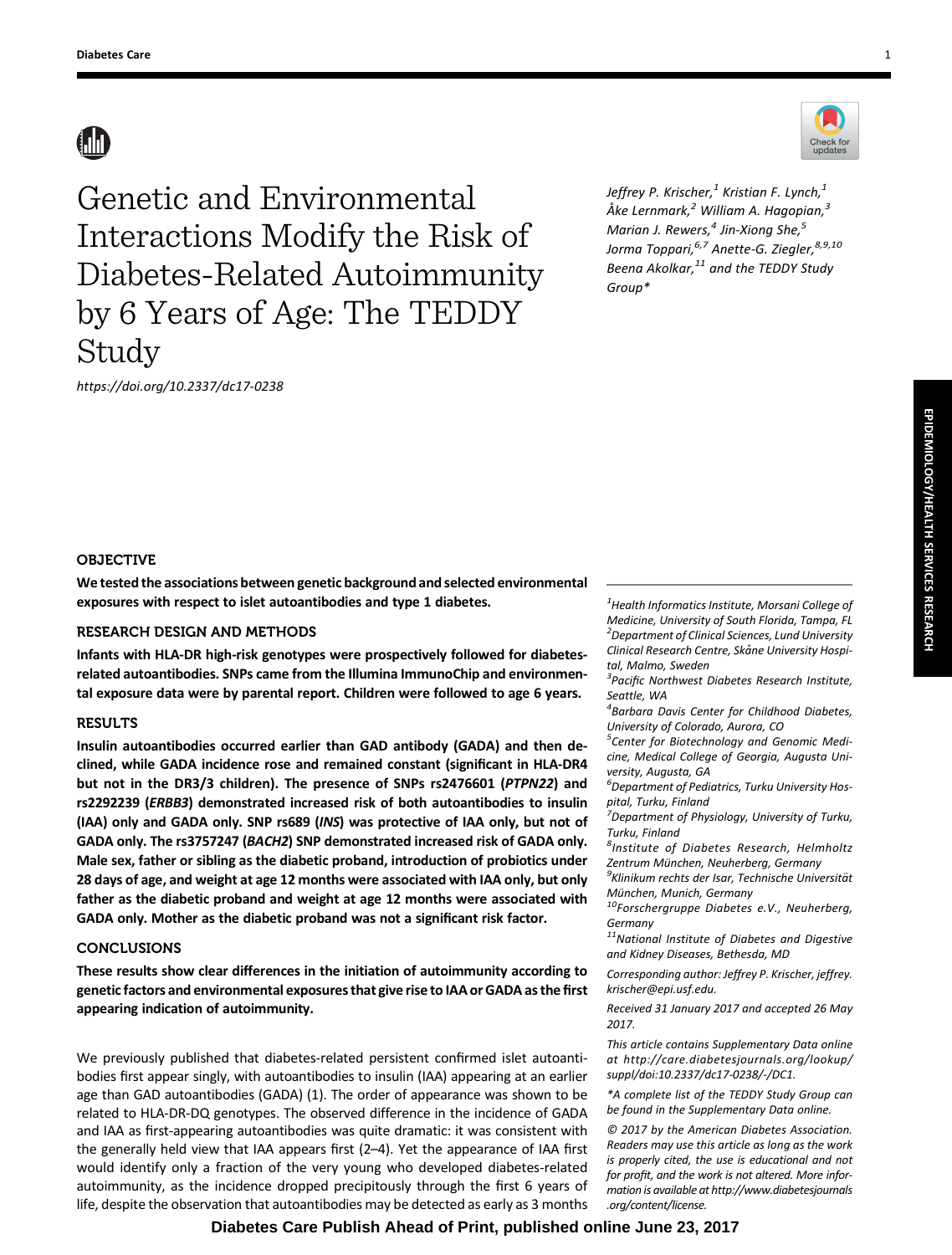of age. In addition, the appearance of a second or third autoantibody after GADA as the first was slower than after the appearance of IAA as the first. These distinct phenotypes may point to different genetic risk factors and prenatal or perinatal exposures and different etiological pathways for islet autoimmunity (IA) and progression to type 1 diabetes compared with the appearance of autoantibodies occurring later in life. This paper explores those associations in the TEDDY (The Environmental Determinants of Diabetes in the Young) population, followed up to 6 years of age. The factors considered are taken from the body of previously published results from the entire TEDDY study cohort (5–7). We test the hypothesis that the genetic and environmental etiology differs between either IAA or GADA appearing as the first autoantibody (IAA only or GADA only).

# RESEARCH DESIGN AND METHODS

## **Participants**

TEDDY is a prospective cohort study funded by the National Institutes of Health with the primary goal to identify environmental causes of type 1 diabetes. It includes six clinical research centers: three in the U.S. (Colorado, Georgia/Florida, and Washington) and three in Europe (Finland, Germany, and Sweden). Detailed study design and methods have previously been published (8,9). Written informed consents were obtained for all study participants from a parent or primary caretaker, separately, for genetic screening and participation in the prospective follow-up beginning at birth. The high-risk genotypes for participants screened from the general population (GP) were as follows: DR3-DQ2.5/ 4-DQ8, DR4/4, DR4/8, and DR3/3. An additional six genotypes were included for firstdegree relatives (FDRs) to a subject with type 1 diabetes: DR4/4, DR4/1, DR4/13, DR4/4, DR4/9, and DR3/9. The study was approved by local institutional review or ethics boards at each site (University of Washington, Seattle; University of Colorado; Medical College of Georgia, Augusta; University of South Florida, Tampa; University of Turku, Finland; Technische Universitat, Munich, Germany; Lund University, Malmö, Sweden) and is monitored by an External Evaluation Committee formed by the National Institutes of Health.

#### Non-HLA Genotyping

As previously described (1), when the child was 9–12 months of age ( $n = 7,463$ ), the HLA-DR-DQ genotypes were confirmed by reverse blot hybridization at the central HLA Reference Laboratory at Roche Molecular Systems, Oakland, CA (10), along with the INS-23 Hph1 (rs689), CTLA4 T17A (rs231775), and PTPN22 R620 W (rs2476601) single nucleotide polymorphism (SNP) primer pairs. Quality control included the removal of those with a low call rate ( $>5%$  SNPs missing), those with a Hardy-Weinberg equilibrium P value  $<$ 10<sup>-6</sup>, those who were monomorphic, or those with an insertiondeletion. Further SNP analysis was performed by the Center for Public Health Genomics at University of Virginia using the Illumina ImmunoChip, which is a custom array for genotyping of SNPs selected from regions of the human genome firmly associated with autoimmune diseases (11). The final selection of SNPs, including 186,000 SNPs in 186 regions for 12 autoimmune diseases, was decided by the ImmunoChip Consortium. As part of the development of the chip quality control, 634 biallelic SNPs were assayed in duplicate at those SNPs, resulting in a genotype discordance rate of 0.0012% (12). TEDDY also examined whether any non-HLA SNPs previously shown to be associated with type 1 diabetes in a genome-wide association study (GWAS) and meta-analysis conferred risk for IA (6). Six additional SNPs were identified and have been included in this report: rs2816316 in RGS1, rs10517086 in a region on chromosome 4p15.2 without any known genes, rs2292239 in ERBB3, rs3184504 in SH2B3, rs4948088 in COBL, and rs12708716 in CLEC16A. One of the GWAS SNPs, rs11755527 (BACH2), not available on the ImmunoChip, was replaced with SNP rs3757247 (BACH2), which was in high linkage disequilibrium  $(R^2 = 0.94)$ . For each SNP above, the minor allele frequency was determined in the study population, and based on previous findings, a dominant model with risk of outcomes was chosen (6).

#### Islet Autoantibodies

IAA, GADA, or antibodies to insulinoma antigen-2 (IA-2A) were measured in two laboratories by radiobinding assays. In the U.S., all sera were assayed at the Barbara Davis Center for Childhood Diabetes at the University of Colorado Denver; in Europe, all sera were assayed at the University of Bristol in the U.K. Both laboratories show high sensitivity and specificity as well as concordance (13). All positive islet autoantibodies and 5% of negative samples were retested in the other reference laboratory and deemed confirmed if concordant. The laboratories were 93%, 98%, and 92% concordant for GADA, IA-2A, and IAA, respectively. Persistent IA was defined as confirmed positive IAA, GADA (specifically, autoantibodies to GAD65), or IA-2A on at least two consecutive visits.

Autoantibody findings attributed to maternal IgG transmission were excluded in defining the child's autoantibody status (1). While important to distinguish true child autoantibodies from maternal autoantibodies, this approach is limited in that the child's positivity during the first 18 months of life could be masked by maternal autoantibodies.

## Environmental Exposures and Phenotypes

Our previous publication showed that introduction to probiotics before the age 28 days was associated with lower risk of islet autoantibodies (5). Probiotic exposure was defined as timing of first introduction to probiotics from either dietary supplementation or infant formula that was monitored from birth using questionnaire and diaries. Weight after the first year of life was associated with increased risk of IA. Standardized weight z scores were derived using the Centers for Disease Control and Prevention standardized growth charts and SAS programs as previously described (7). Early infectious-related conditions are also of interest in this study and were recorded at the 3-month clinic visit. The common reported infectious conditions were rash, diarrhea, and respiratory tract–related illnesses. Upper-respiratory infection for the infant was defined as having a cold or runny nose in addition to having either an ear infection or eye discharge. A lower-respiratory infection was defined as having either pneumonia, difficulty breathing, or respiratory problems.

## Statistical Methods

The age-specific incidence of IA was described as a rate of per 1,000/ personyears. CIs (95% CI) were calculated using the  $\chi^2$  relationship to the Poisson distribution (14). Differences in the cumulative incidence of type 1 diabetes between groups were examined in Kaplan-Meier analyses. Multivariate proportional hazards (PH) models evaluated sex, family history, HLA, SNPs, country of residence,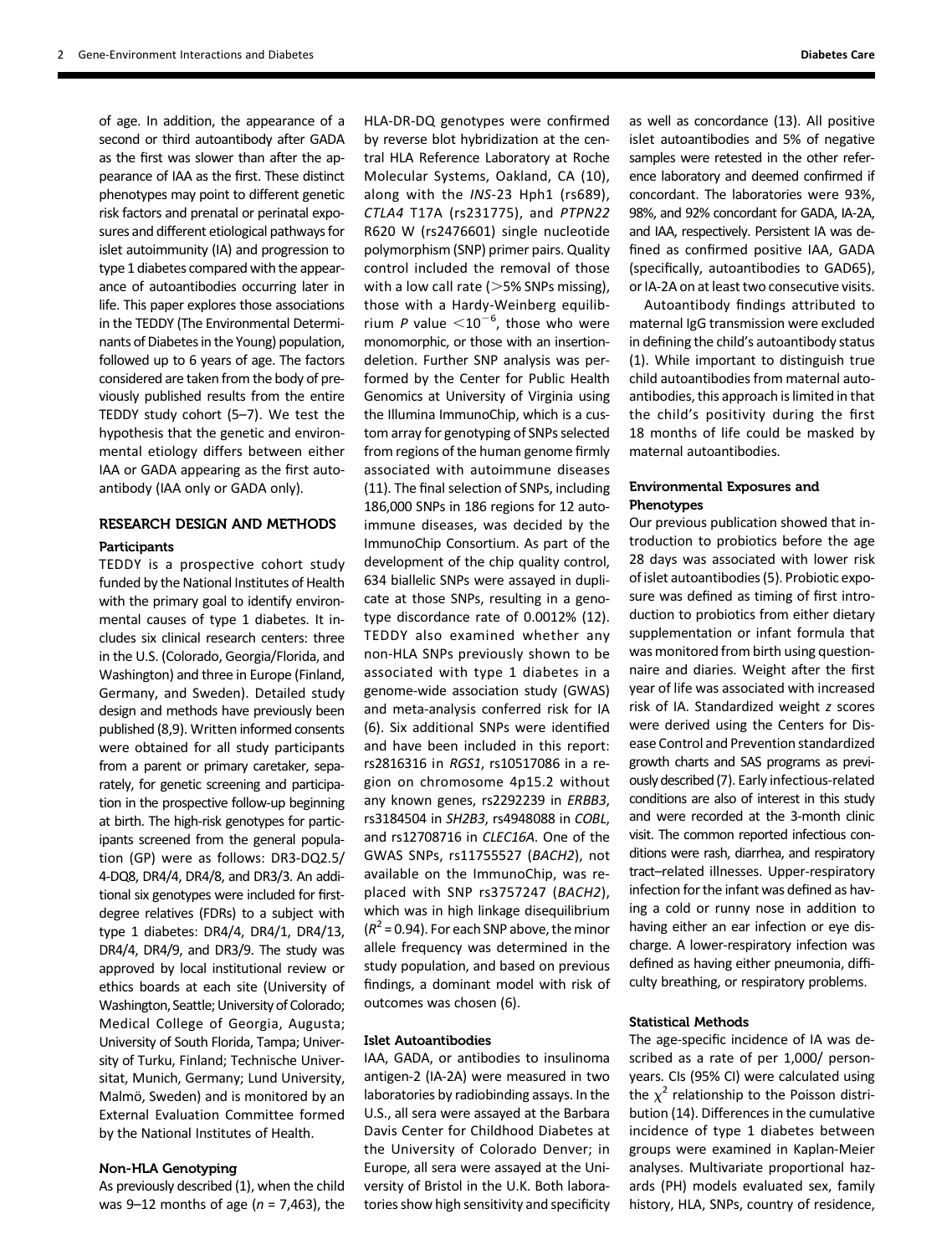ı

| Table 1-Characteristics of HLA-eligible TEDDY children followed to age 6 years |                          |                       |                      |                      |                    |                     |                       |  |  |
|--------------------------------------------------------------------------------|--------------------------|-----------------------|----------------------|----------------------|--------------------|---------------------|-----------------------|--|--|
|                                                                                | IA negative              | Any IA                | IAA only             | GADA only            | IA2A only          | Multiple IA         | Type 1 DM             |  |  |
|                                                                                | $(N = 7,914)$            | $(N = 589)$           | $(N = 252)$          | $(N = 226)$          | $(N = 9)$          | $(N = 102)$         | $(N = 172)$           |  |  |
| Sex                                                                            |                          |                       |                      |                      |                    |                     |                       |  |  |
| Female                                                                         | 3,928 (49.6)             | 264 (44.8)            | 108 (42.9)           | 105 (46.5)           | 2(22.2)            | 49 (48.0)           | 85 (49.4)             |  |  |
| Male                                                                           | 3,986 (50.4)             | 325 (55.2)            | 144 (57.1)           | 121 (53.5)           | 7(77.8)            | 53 (52.0)           | 87 (50.6)             |  |  |
| Family history                                                                 |                          |                       |                      |                      |                    |                     |                       |  |  |
| GP                                                                             | 7,112 (89.9)             | 465 (79.0)            | 196 (77.8)           | 183 (81.0)           | 7(77.8)            | 79 (77.5)           | 118 (68.6)            |  |  |
| FDR mother                                                                     | 307 (3.9)                | 31(5.3)               | 10(4.0)              | 12(5.3)              | 1(11.1)            | 8(7.8)              | 12(7.0)               |  |  |
| FDR father<br>FDR sibling                                                      | 384 (4.9)<br>111(1.4)    | 65 (11.0)<br>28(4.8)  | 29(11.5)<br>17(6.8)  | 25(11.1)<br>6(2.7)   | 0(0)<br>1(11.1)    | 11(10.8)<br>4(3.9)  | 31 (18.0)<br>11(6.4)  |  |  |
| <b>HLA</b>                                                                     |                          |                       |                      |                      |                    |                     |                       |  |  |
| DR 3/3                                                                         | 1,706 (21.6)             | 76 (12.9)             | 17(6.8)              | 54 (23.9)            | 1(11.1)            | 4(3.9)              | 18 (10.5)             |  |  |
| DR3/X                                                                          | 22(0.3)                  | 0(0)                  | 0(0)                 | 0(0)                 | 0(0)               | 0(0)                | 1(0.6)                |  |  |
| DR3/4                                                                          | 3,019(38.2)              | 298 (50.6)            | 125 (49.6)           | 111 (49.1)           | 3(33.3)            | 59 (57.8)           | 97 (56.4)             |  |  |
| DR4/X                                                                          | 1,609(20.3)              | 112 (19.0)            | 66 (26.2)            | 27(12.0)             | 2(22.2)            | 17(16.7)            | 34 (19.8)             |  |  |
| DR4/4                                                                          | 1,558(19.7)              | 103(17.5)             | 44 (17.5)            | 34 (15.0)            | 3(33.3)            | 22(21.6)            | 22 (12.8)             |  |  |
| Country                                                                        |                          |                       |                      |                      |                    |                     |                       |  |  |
| U.S.                                                                           | 3,428 (43.3)             | 203 (34.5)            | 73 (29.0)            | 98 (43.4)            | 2(22.2)            | 30(29.4)            | 49 (28.5)             |  |  |
| Finland                                                                        | 1,658(21.0)              | 144 (24.5)            | 78 (31.0)            | 40 (17.7)            | 2(22.2)            | 24(23.5)            | 54 (31.4)             |  |  |
| Germany                                                                        | 525 (6.6)                | 48 (8.2)              | 20(7.9)              | 10(4.4)              | 1(11.1)            | 17(16.7)            | 25(14.5)              |  |  |
| Sweden                                                                         | 2,303(29.1)              | 194 (32.9)            | 81 (32.1)            | 78 (34.5)            | 4(44.4)            | 31(30.4)            | 44 (25.6)             |  |  |
| Started probiotics                                                             |                          |                       |                      |                      |                    |                     |                       |  |  |
| No or age $>$ 365 days                                                         | 6,290(78.5)              | 453 (76.9)            | 191 (75.8)           | 182 (80.5)           | 7(77.8)            | 73 (71.6)           | 124 (72.1)            |  |  |
| Yes, age 28-365 days                                                           | 1,077(13.6)              | 100(17.0)             | 46 (18.3)            | 33 (14.6)            | 1(1.1)             | 20(19.6)            | 33 (19.2)             |  |  |
| Yes, age $<$ 28 days                                                           | 547 (6.9)                | 36(6.1)               | 15(6.0)              | 11(4.9)              | 1(11.1)            | 9(8.8)              | 15(8.7)               |  |  |
| Maternal IA                                                                    |                          |                       |                      |                      |                    |                     |                       |  |  |
| No<br>Yes                                                                      | 7,702 (97.3)<br>212(2.7) | 568 (96.4)<br>21(3.6) | 243 (96.4)<br>9(3.6) | 220 (97.4)<br>6(2.7) | 8(88.9)<br>1(11.1) | 97 (95.1)<br>5(4.9) | 162 (94.2)<br>10(5.8) |  |  |
|                                                                                |                          |                       |                      |                      |                    |                     |                       |  |  |
| Weight at 12 months,<br>mean z score (SD)                                      | $-0.13(1.02)$            | 0.00(1.05)            | $-0.06(1.05)$        | 0.11(1.09)           | 0.03(1.08)         | $-0.11(0.96)$       | $-0.06(1.05)$         |  |  |
| Child conditions before first                                                  |                          |                       |                      |                      |                    |                     |                       |  |  |
| clinical visit (age 3 months)                                                  |                          |                       |                      |                      |                    |                     |                       |  |  |
| Upper resp. (yes)                                                              | 1,857(23.5)              | 144 (24.5)            | 68 (27.0)            | 47 (20.8)            | 3(33.3)            | 26(26.0)            | 50 (29.2)             |  |  |
| Lower resp. (yes)                                                              | 970 (12.3)               | 66 (11.2)             | 27(10.7)             | 31(13.9)             | 2(22.2)            | 6(5.9)              | 16 (9.4)              |  |  |
| Diarrhea (yes)                                                                 | 740 (9.4)                | 52(8.9)               | 26 (10.4)            | 16(7.1)              | 0(0)               | 10(9.8)             | 14(8.1)               |  |  |
| Rash (yes)                                                                     | 1,804 (22.8)             | 126 (21.4)            | 55 (21.8)            | 42 (18.7)            | 2(22.2)            | 27(26.5)            | 27 (15.7)             |  |  |
| rs689 (INS)                                                                    |                          |                       |                      |                      |                    |                     |                       |  |  |
| No                                                                             | 3,721 (53.7)             | 381 (65.6)            | 182 (73.4)           | 120 (53.6)           | 8(88.9)            | 71 (71.0)           | 116 (72.1)            |  |  |
| Yes                                                                            | 3,206(46.3)              | 200 (34.4)            | 66 (26.6)            | 104 (46.4)           | 1(11.1)            | 29(29.0)            | 45 (28.0)             |  |  |
| rs231775 (CTLA4)                                                               |                          |                       |                      |                      |                    |                     |                       |  |  |
| No<br>Yes                                                                      | 2,176 (31.4)             | 174 (30.0)            | 80 (32.3)            | 56 (25.0)            | 3(33.3)            | 35 (35.0)           | 46 (28.6)             |  |  |
|                                                                                | 4,751 (68.6)             | 407 (70.1)            | 168 (67.7)           | 168 (75.0)           | 6(66.7)            | 65 (65.0)           | 115 (71.4)            |  |  |
| rs2476601 (PTPN22)<br>No                                                       | 5,550 (80.1)             | 401 (69.1)            | 168 (67.7)           | 159 (71.3)           | 5(55.6)            | 69 (69.0)           | 103 (63.9)            |  |  |
| Yes                                                                            | 1,376 (19.9)             | 179 (30.9)            | 80 (32.3)            | 64 (28.7)            | 4(44.4)            | 31(31.0)            | 58 (26.0)             |  |  |
| rs2816316 (RGS1)                                                               |                          |                       |                      |                      |                    |                     |                       |  |  |
| No                                                                             | 4,271 (66.9)             | 360 (66.5)            | 160 (68.7)           | 140 (67.3)           | 5(62.5)            | 55 (59.8)           | 107 (69.9)            |  |  |
| Yes                                                                            | 2,110(33.1)              | 181 (33.5)            | 73 (31.3)            | 68 (32.7)            | 3(37.5)            | 37 (40.2)           | 46 (30.1)             |  |  |
| rs10517086                                                                     |                          |                       |                      |                      |                    |                     |                       |  |  |
| No                                                                             | 3,281 (51.4)             | 259 (47.9)            | 111 (47.6)           | 106 (51.0)           | 3(37.5)            | 39 (42.4)           | 58 (37.9)             |  |  |
| Yes                                                                            | 3,100(48.6)              | 282 (52.1)            | 122 (52.4)           | 102 (49.0)           | 5(62.5)            | 53 (57.6)           | 95 (62.1)             |  |  |
| rs4948088 (COBL)                                                               |                          |                       |                      |                      |                    |                     |                       |  |  |
| No                                                                             | 5,801 (90.9)             | 508 (93.9)            | 221 (94.9)           | 192 (92.3)           | 8(100)             | 87 (94.6)           | 144 (94.1)            |  |  |
| Yes                                                                            | 580 (9.1)                | 33(6.1)               | 12(5.1)              | 16(7.7)              | 0(0)               | 5(5.4)              | 9(5.9)                |  |  |
| rs2292239 (ERBB3)                                                              |                          |                       |                      |                      |                    |                     |                       |  |  |
| No                                                                             | 2,964 (46.5)             | 200 (37.0)            | 87 (37.3)            | 71 (34.1)            | 5(62.5)            | 37 (40.2)           | 50 (32.7)             |  |  |
| Yes                                                                            | 3,417 (53.6)             | 341 (63.0)            | 146 (62.7)           | 137 (65.9)           | 3(37.5)            | 55 (59.8)           | 103 (67.3)            |  |  |
| rs3184504 (SH2B3)                                                              |                          |                       |                      |                      |                    |                     |                       |  |  |
| No                                                                             | 2,022 (31.7)             | 129 (23.8)            | 62(26.6)             | 41 (19.7)            | 1(12.5)            | 25(27.2)            | 40(26.1)              |  |  |
| Yes                                                                            | 4,359 (68.3)             | 412 (76.2)            | 171 (73.4)           | 167 (80.3)           | 7(87.5)            | 67 (72.8)           | 113 (73.9)            |  |  |
|                                                                                |                          |                       |                      |                      |                    |                     | Continued on p. 4     |  |  |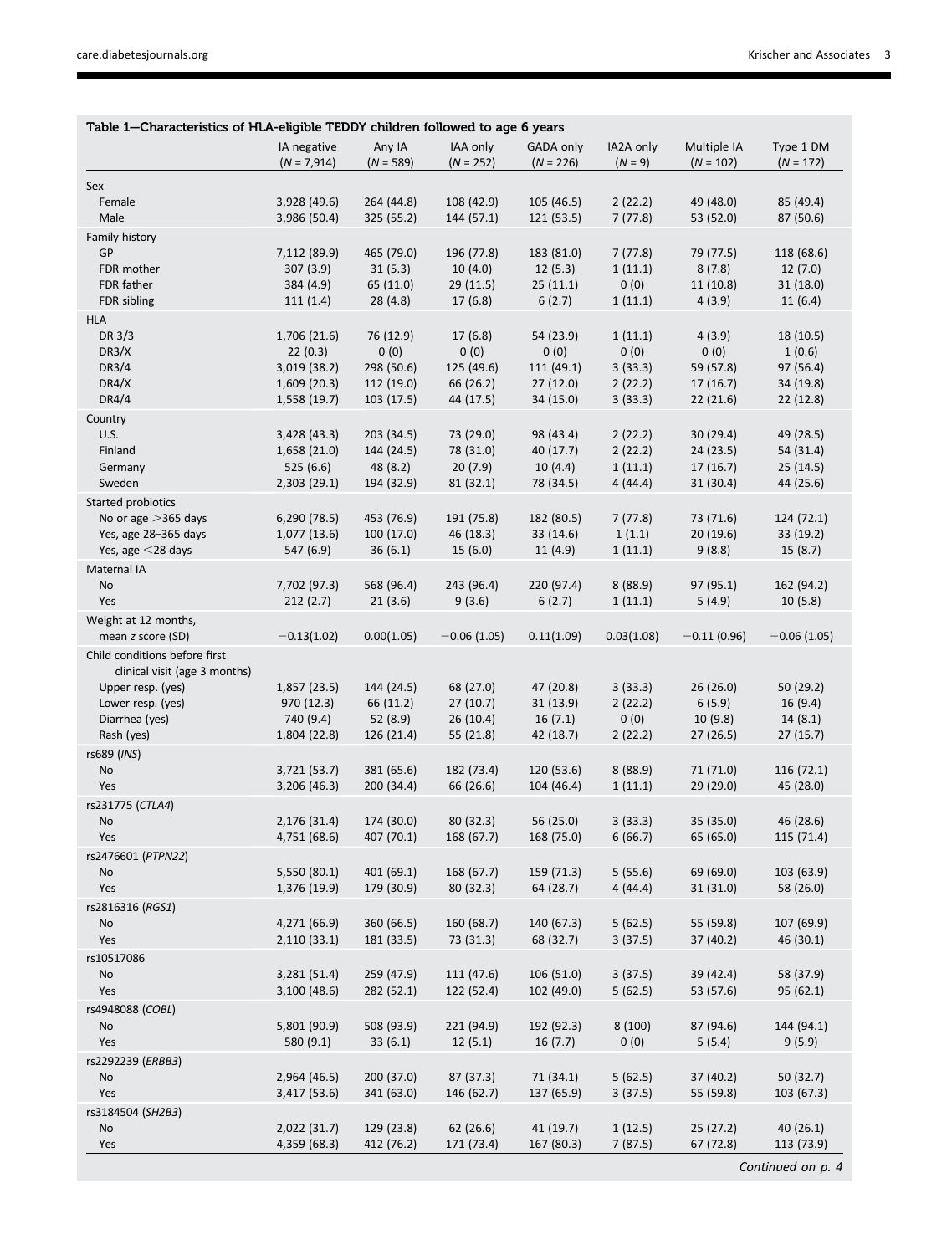| Table 1-Continued                                                                                                                                                                                                               |                              |                       |                                |                                                                                                                                                                                                                                 |                        |                            |                          |
|---------------------------------------------------------------------------------------------------------------------------------------------------------------------------------------------------------------------------------|------------------------------|-----------------------|--------------------------------|---------------------------------------------------------------------------------------------------------------------------------------------------------------------------------------------------------------------------------|------------------------|----------------------------|--------------------------|
|                                                                                                                                                                                                                                 | IA negative<br>$(N = 7,914)$ | Any IA<br>$(N = 589)$ | <b>IAA only</b><br>$(N = 252)$ | GADA only<br>$(N = 226)$                                                                                                                                                                                                        | IA2A only<br>$(N = 9)$ | Multiple IA<br>$(N = 102)$ | Type 1 DM<br>$(N = 172)$ |
| rs12708716 (CLEC16A)                                                                                                                                                                                                            |                              |                       |                                |                                                                                                                                                                                                                                 |                        |                            |                          |
| No                                                                                                                                                                                                                              | 2,788 (43.8)                 | 263(48.6)             | 105(45.1)                      | 104 (50.0)                                                                                                                                                                                                                      | 4(50.0)                | 50(54.4)                   | 74 (48.4)                |
| Yes                                                                                                                                                                                                                             | 3,577(56.2)                  | 278 (51.4)            | 128 (54.9)                     | 104 (50.0)                                                                                                                                                                                                                      | 4(50.0)                | 42 (45.7)                  | 79 (51.6)                |
| $\sim$ . The contract of the contract of the contract of the contract of the contract of the contract of the contract of the contract of the contract of the contract of the contract of the contract of the contract of the co |                              |                       |                                | $\sim$ . The contract of the contract of the contract of the contract of the contract of the contract of the contract of the contract of the contract of the contract of the contract of the contract of the contract of the co |                        | .                          |                          |

Data are N (%) unless otherwise indicated. DM, diabetes; Lower resp., lower-respiratory infection; Upper resp., upper-respiratory infection.

and environmental exposures for their independent association with risk of all-cause IA (first appearance of any autoantibody), cause-specific IA (IAA only, GADA only, or more than one of IAA, GADA, or IA-2A [termed "multiple IA"] at seroconversion), and type 1 diabetes. All predictors were categorical and considered time invariant except for weight at 12 months, which was continuous (z score) and treated as time varying up to 12 months and fixed thereafter. Children negative for IA were right censored after the date of the last negative sample or the 72-month blood drawwhichever came first. In the cause-specific PH models, children who seroconverted for a competing IA event that was not of interest were censored after the date of seroconversion. Children negative for type 1 diabetes were censored after the last visit or 72-month visit. The strength of the associations was described by hazard ratios (HRs) and 95% CIs.  $P$  values <0.05 were considered significant. For further testing of whether risk factors for GADA only and IAA only differed, a multiple logistic regression examined whether the factors significantly influenced the IAA only–to–GADA only ratio. All factors included in the PH models were also included in the logistic model in addition to age of seroconversion. Environmental exposures showing a significant independent association with outcome were tested for effect modification by other factors by inclusion of interaction terms in the models. All analyses were preplanned, and multivariate analysis was performed where possible. Therefore, no correction for multiple comparisons was necessary.

HLA-DR genotypes were generally used as abbreviations for the full HLA DR-DQ genotypes used in the study, and SNPs were described by presence of the minor allele. SAS 9.4 (SAS Institute, Cary, NC) was used for the statistical analyses and GraphPad PRISM 5.03 (GraphPad Software, San Diego, CA) for graphs.

## **RESULTS**

Included in this analysis were 8,503 of the 8,676 children enrolled in TEDDY (118 who did not have the TEDDY highrisk HLA genotypes and 55 with either no sample results or indeterminate autoantibody status were excluded), all of whom had been followed to age 6 years, had developed IA before age 6 years, or had been lost to the study. As of 30 April 2016, 589 children (6.9%) had persistent confirmed autoantibodies during 36,964 person-years of follow-up to 6 years of age (15.9/1,000 person-years). Of the 589, 42.8% (252) had IAA only as the first appearing IA, 38.4% (226) had GADA only, 13.8% (81) had GADA and IAA, 1.5% (9) had IA-2A only, and 3.5% (21) had other combinations at initial presentation (Table 1).

The incidence of islet autoantibodies rose sharply until 9 months of age and declined slowly thereafter (Fig. 1). The median age of seroconversion was 27.0 months (interquartile range [IQR] 14.9–43.2).

By age six years, 172 children (2.0%) were diagnosed with type 1 diabetes. Median age of diagnosis was 38.5 months (IQR 24.0–56.1). Prior to diagnosis, 156 of 172 of the children had developed IA, with median age of seroconversion of 14.9 months (IQR 10.1–22.2) months. Of these 156, 49.4% (77) had IAA only as the first appearing IA, 19.2% (30) had GADA only, 23.1% (36) had GADA and IAA, 0.6% (1) had IA-2A only, and 7.7% (12) had other combinations. Also, 82.1% (128 of 156) of children with IA and type 1 diabetes had seroconverted before the median age of seroconversion (27 months).

Factors previously shown to be associated with IA (5–7) were reassessed in the



Figure 1—Incidence of antibodies among 0–6 year olds in TEDDY by age of seroconversion (incidence and 95% piecewise confidence bands). Autoantibodies appeared in 589 of 8,503 children.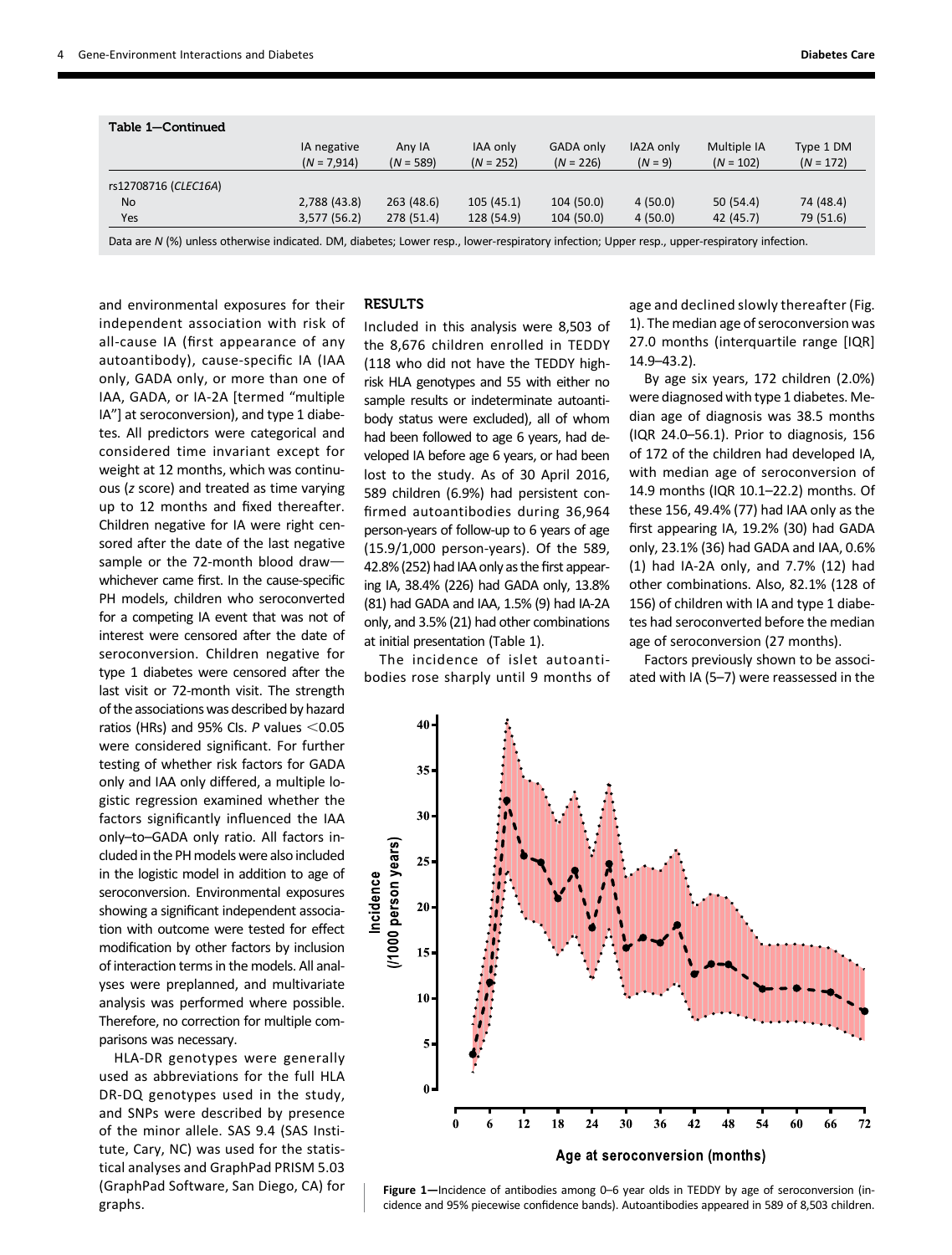Table 2—HRs from a multivariate proportional hazards model of TEDDY, published risk factors for IA and type 1 diabetes by age 6 years, and child infectious-related conditions before first clinical visit

|                                                             |                              | Any IA    |          | T <sub>1</sub> D |              |
|-------------------------------------------------------------|------------------------------|-----------|----------|------------------|--------------|
| Factor                                                      | Comparison                   | <b>HR</b> | P        | <b>HR</b>        | $\mathsf{P}$ |
| Sex                                                         | Male vs. female              | 1.32      | 0.002    | 1.07             | 0.69         |
| Family history                                              | FDR mother vs. GP            | 1.24      | 0.27     | 1.70             | 0.11         |
|                                                             | FDR father vs. GP            | 2.34      | < 0.0001 | 3.71             | < 0.001      |
|                                                             | FDR sibling vs. GP           | 3.38      | < 0.0001 | 5.32             | < 0.0001     |
| <b>HLA</b>                                                  | DR3/4 vs. DR4/4,X            | 1.44      | 0.0001   | 1.76             | 0.002        |
|                                                             | DR3/3,X vs. DR4/4,X          | 0.66      | 0.003    | 0.63             | 0.11         |
| Country                                                     | Finland vs. U.S.             | 1.23      | 0.09     | 1.78             | 0.01         |
|                                                             | Germany vs. U.S.             | 1.27      | 0.19     | 1.97             | 0.02         |
|                                                             | Sweden vs. U.S.              | 1.08      | 0.48     | 0.99             | 0.96         |
| Probiotics at age 28 days                                   | Yes vs. no or $\geq$ 28 days | 0.66      | 0.03     | 0.86             | 0.61         |
| Weight at age 12 months                                     | z score                      | 1.21      | < 0.0001 | 1.17             | 0.06         |
| Child conditions before first clinical visit (age 3 months) | Upper resp. (yes vs. no)     | 1.13      | 0.24     | 1.49             | 0.03         |
|                                                             | Lower resp. (yes vs. no)     | 0.93      | 0.62     | 0.81             | 0.47         |
|                                                             | Diarrhea (yes vs. no)        | 1.14      | 0.40     | 1.10             | 0.73         |
|                                                             | Rash (yes vs. no)            | 0.95      | 0.64     | 0.64             | 0.06         |
| rs689 (INS)                                                 | Yes vs. no                   | 0.67      | < 0.001  | 0.55             | 0.0006       |
| rs231775 (CTLA4)                                            | Yes vs. no                   | 1.07      | 0.51     | 1.05             | 0.78         |
| rs2476601 (PTPN22)                                          | Yes vs. no                   | 1.73      | < 0.0001 | 1.91             | 0.0002       |
| rs2816316 (RGS1)                                            | Yes vs. no                   | 1.04      | 0.70     | 0.92             | 0.64         |
| rs10517086                                                  | Yes vs. no                   | 1.07      | 0.43     | 1.53             | 0.01         |
| rs4948088 (COBL)                                            | Yes vs. no                   | 0.67      | 0.03     | 0.75             | 0.41         |
| rs2292239 (ERBB3)                                           | Yes vs. no                   | 1.45      | < 0.0001 | 1.68             | 0.003        |
| rs3184504 (SH2B3)                                           | Yes vs. no                   | 1.40      | 0.001    | 1.18             | 0.39         |
| rs12708716 (CLEC16A)                                        | Yes vs. no                   | 0.82      | 0.02     | 0.87             | 0.38         |

Data set in boldface indicate statistical significance. Lower resp., lower-respiratory infection; Upper resp., upper-respiratory infection.

population, limited to those under age 6 years and examined in relation to type 1 diabetes, in a multivariate analysis that adjusted for country of birth (Table 2). Factors associated with a significantly higher risk of IA included male sex (HR 1.32 [95% CI 1.11, 1.56], P = 0.002), having a father or sibling with type 1 diabetes (HR 2.34 [95% CI 1.77, 3.09],



Figure 2—Incidence of IAA only, GADA only, and IA-2A only as first-appearing IA and multiple IA at seroconversion in all participants (A), the general population (B), and first-degree relative of a proband with type 1 diabetes (C). A: IAA only appeared in 252 of 8,503 children, GADA only in 226 of 8,503, and IA-2A only in 9 of 8,503 and multiple IA in 102 of 8,503. B: IAA only appeared in 196 of 7,577 children, GADA only in 183 of 7,577, and IA-2A only in 7 of 7,577and multiple IA in 79 of 7,577. C: IAA only appeared in 56 of 926 children, GADA only in 43 of 926, and IA-2A only in 2 of 926 and multiple IA in 23 of 926.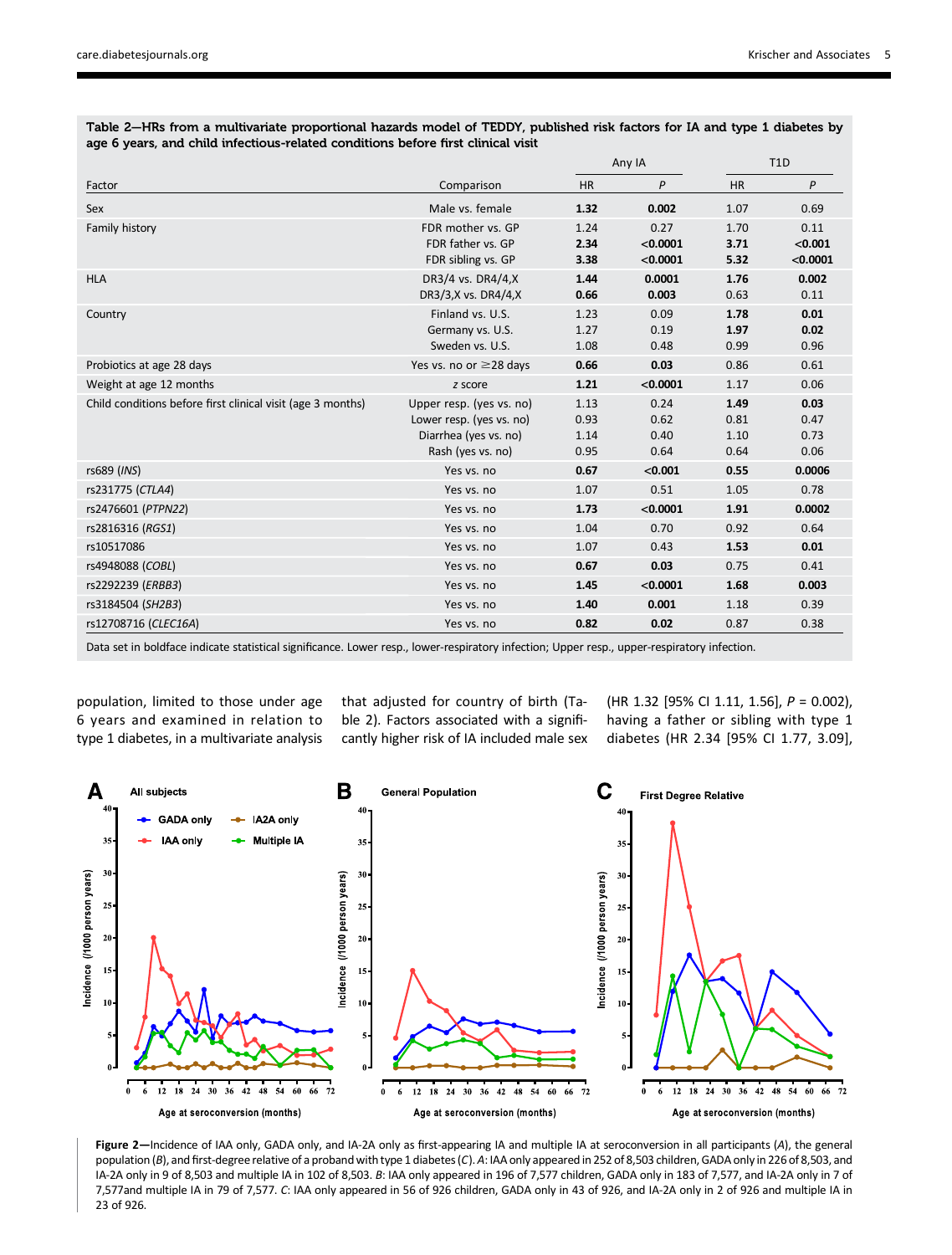$P < 0.0001$ , and HR 3.38 [95% CI 2.28, 5.01],  $P < 0.0001$ , respectively) but not a mother with type 1 diabetes (HR 1.24 [95% CI 0.84, 1.84], P = 0.27) compared with the GP, HLA DR3/4 but not 3/3,X (HR 1.44 [95% CI 1.19, 1.73], P = 0.0001, and HR 0.66 [95% CI 0.50, 0.87],  $P = 0.003$ , respectively) compared with DR 4/4,X, and weight at 12 months (HR 1.21 [95% CI 1.11, 1.32],  $P < 0.0001$ ). Probiotic usage at age  $<$ 28 days of age was associated with significantly lower IA risk (HR 0.66 [95% CI 0.46, 0.96], P = 0.03). None of the categories of infectious conditions occurring before 3 months of age were significantly associated with IA. SNP associations with IA were

consistent with previous reports with the exception of the SNPs CTLA4, RGS1, and rs10517086 (P = 0.51, 0.70, and 0.43, respectively).

The significance of the associations with IA in the first 6 years of life did not always extend to type 1 diabetes over the same age period. Sex (HR 1.07 [95% CI 0.77, 1.47],  $P = 0.69$ ), HLA-DR3/3,X vs. DR4/4,X (HR 0.63 [95% CI 0.35, 1.12],  $P = 0.11$ , early exposure to probiotics (HR 0.86 [95% CI 0.49, 1.53], P = 0.61), and SNPs SH2B3 (HR 1.18 [95% CI 0.82, 1.69], P = 0.39), COBL (HR 0.75 [95% CI 0.38, 1.49],  $P = 0.41$ ), and CLEC16A (HR 0.87 [95% CI 0.63, 1.20],  $P = 0.38$ ) were not associated with type 1 diabetes.

Early upper-respiratory infections (HR 1.49 [95% CI 1.04, 2.14], P = 0.03) and SNP rs10517086 (HR 1.53 [95% CI 1.10, 2.13],  $P = 0.01$ ) were associated with increased risk of type 1 diabetes, although no significant association with IA was found. To understand why the significance of the risk factors for IA and type 1 diabetes differed, we next examined how each of the factors related to the type of firstappearing IA.

# IAA-Only Versus GADA-Only Autoimmunity

The incidence of IAA-only as first-appearing IA was greatest within the first year of life and declined over the following



Figure 3—Incidence of IAA only, GADA only, and IA-2A only as first-appearing IA and multiple IA at seroconversion by HLA genotype DR3/4 (A), DR4/4 (B), DR4/8 (C), and DR3/3 (D). A: IAA only appeared in 125 of 3,317 children, GADA only in 111 of 3,317, IA-2A only in 3 of 3,317, and multiple IA in 59 of 3,317. B: IAA only appeared in 44 of 1,661 children, GADA only in 34 of 1,661, IA-2A only in 3 of 1,661, and multiple IA in 22 of 1,661. C: IAA only appeared in 53 of 1,470 children, GADA only in 24 of 1,470, IA-2A only in 2 of 1,470, and multiple IA in 9 of 1,470. D: IAA only appeared in 17 of 1,782 children, GADA only in 54 of 1,782, IA-2A only in 1 of 1,782, and multiple IA in 4 of 1,782.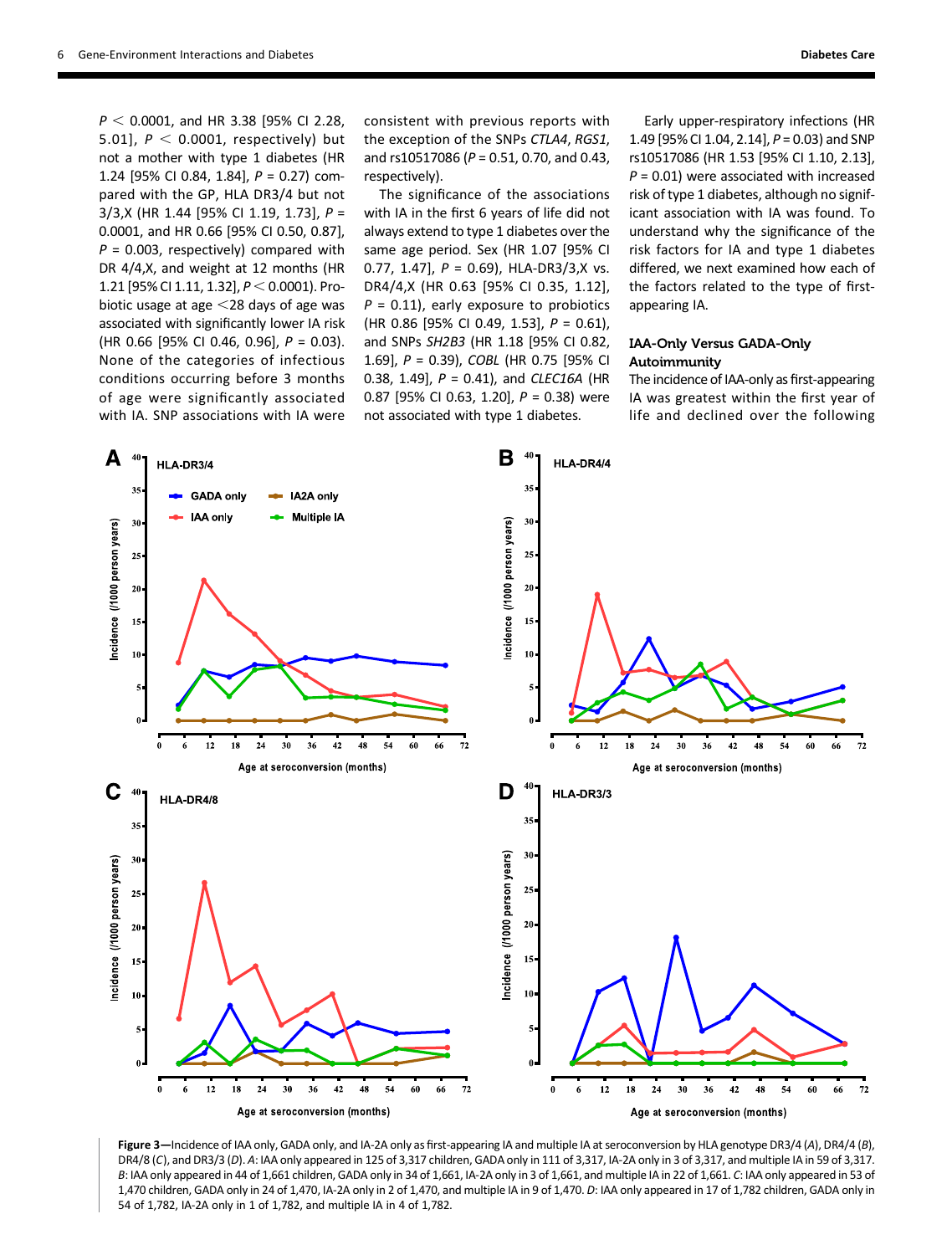5 years. In contrast, the incidence of firstappearing GADA only rose until the second year of life and remained relatively constant through 6 years of age in both FDRs and children from the GP (Fig. 2). The incidence of simultaneous IAA and GADA as first-appearing IA was much less discernable and seemed to occur before 3 years of age. The delay in the incidence of GADA only, relative to IAA only, was significant in all HLA-DR4 ( $P <$ 0.001) but not DR3/3 ( $P = 0.72$ ) children, as previously described (1) (Fig. 3).

The ratio of children developing IAA only compared with GADA only was strongly influenced by HLA-DR genotypes  $(P < 0.001)$ , INS (P < 0.0001), and, to a lesser degree,  $CTLA4$  ( $P = 0.03$ ). HLA-DR4 was associated predominately with IAA only and HLA-DR3 with GADA only (Table 3) (Fig. 3). The SNPs PTPN22 (HR 1.77 [95% CI 1.34, 2.33],  $P < 0.0001$ , and HR 1.63 [95% CI 1.20, 2.22], P = 0.002, respectively) and ERBB3 (HR 1.42 [95%

CI 1.08, 1.85],  $P = 0.01$ , and HR 1.60 [95% CI 1.20, 2.15],  $P = 0.002$ ) were associated with increased risk of both IAA only and GADA only. Also, the INS was protective of IAA only (HR 0.47 [95% CI 0.35, 0.63],  $P < 0.0001$ ) but not of GADA only (HR 1.06 [95% CI 0.80, 1.40], P = 0.68). The BACH2 SNP was discovered to be significantly associated with increased risk of GADA only (HR 1.49 [95% CI 1.08, 2.06],  $P = 0.01$ ) but tended to lower the risk of IAA only (HR 0.78 [95% CI 0.60, 1.02], P = 0.07) and, thus, significantly modified the IAA only-to-GADA only ratio ( $P = 0.002$ ). Male sex (HR 1.36 [95% CI 1.05, 1.77], P = 0.02), having a father or sibling as the FDR with diabetes (HR 2.33 [95% CI 1.53, 3.55],  $P < 0.0001$ , and HR 5.32 [95% CI 3.20, 8.83],  $P < 0.0001$ , respectively), introduction of probiotics at age  $<$  28 days (HR 0.54 [95% CI 0.31, 0.95], P = 0.03), and increased weight at 12 months of age (HR 1.16 [95% CI 1.02, 1.33], P = 0.02) were all significantly associated with the incidence of IAA only. However, only having a father as the first-degree relative with diabetes (HR 2.49 [95% CI 1.59, 3.89],  $P < 0.001$ ) and weight at 12 months of age (HR 1.29 [95% CI 1.13, 1.48],  $P = 0.0003$ ) were significantly associated with GADA only. Having a mother as the first-degree relative with diabetes was not a significant risk factor for either.

### Type 1 Diabetes

Finally, we looked for effects of interactions between genetic and nongenetic factors on risk of type 1 diabetes and similar interactions on IAA only and GADA only. The association between upperrespiratory infection by 3 months of age and the development of type 1 diabetes by 6 years of age (Table 2) was significantly modified by the child's sex (test of interaction  $P = 0.02$ ) (Fig. 4). Among males, an upper-respiratory infection was significantly associated with increased incidence of type 1 diabetes (HR 2.24

Table 3—Cause-specific HRs from a multivariate proportional hazards model for first-appearing IAA only and GADA only and multiple IA at seroconversion by age 6 years

|                                                                |                                                                               | IAA only                   |                              | GADA only                  |                          | Multiple IA          |                       |
|----------------------------------------------------------------|-------------------------------------------------------------------------------|----------------------------|------------------------------|----------------------------|--------------------------|----------------------|-----------------------|
| Factor                                                         | Comparison                                                                    | <b>HR</b>                  | P                            | <b>HR</b>                  | $\mathsf{P}$             | <b>HR</b>            | $\mathsf{P}$          |
| Sex                                                            | Male vs. female                                                               | 1.36                       | 0.02                         | 1.25                       | 0.11                     | 1.15                 | 0.51                  |
| Family history                                                 | FDR mother vs. GP<br>FDR father vs. GP<br>FDR sibling vs. GP                  | 0.87<br>2.33<br>5.32       | 0.66<br>< 0.0001<br>< 0.0001 | 1.56<br>2.49<br>1.60       | 0.15<br>< 0.0001<br>0.33 | 1.42<br>2.16<br>2.73 | 0.32<br>0.02<br>0.05  |
| <b>HLA</b>                                                     | DR3/4 vs. DR4/4.X<br>DR3/3,X vs. DR4/4,X                                      | $1.18*$<br>$0.27*$         | 0.23<br>< 0.0001             | $1.92*$<br>$1.60*$         | 0.0001<br>0.02           | 1.52<br>0.23         | 0.06<br>0.005         |
| Country                                                        | Finland vs. U.S.<br>Germany vs. U.S.<br>Sweden vs. U.S.                       | $1.93*$<br>$1.70*$<br>1.32 | 0.0003<br>0.05<br>0.12       | $0.73*$<br>$0.53*$<br>0.91 | 0.14<br>0.09<br>0.57     | 1.31<br>2.59<br>1.03 | 0.37<br>0.008<br>0.91 |
| Probiotics at age 28 days                                      | Yes vs. no or ≥28 days                                                        | 0.54                       | 0.03                         | 0.64                       | 0.21                     | 0.89                 | 0.75                  |
| Weight at age 12 months                                        | z score                                                                       | 1.16                       | 0.02                         | 1.29                       | 0.0003                   | 1.13                 | 0.26                  |
| Child conditions before first clinical visit<br>(age 3 months) | Upper resp. (yes vs. no)<br>Lower resp. (yes vs. no)<br>Diarrhea (yes vs. no) | 1.23<br>0.97<br>1.36       | 0.18<br>0.87<br>0.16         | 0.94<br>1.10<br>0.94       | 0.70<br>0.64<br>0.82     | 1.25<br>0.44<br>1.20 | 0.36<br>0.07<br>0.60  |
|                                                                | Rash (yes vs. no)                                                             | 1.01                       | 0.94                         | 0.83                       | 0.31                     | 1.10                 | 0.71                  |
| rs689 (INS)                                                    | Yes vs. no                                                                    | $0.47*$                    | < 0.0001                     | $1.06*$                    | 0.68                     | 0.56                 | 0.01                  |
| rs231775 (CTLA4)                                               | Yes vs. no                                                                    | $0.88*$                    | 0.38                         | $1.33*$                    | 0.07                     | 1.00                 | 0.99                  |
| rs2476601 (PTPN22)                                             | Yes vs. no                                                                    | 1.77                       | < 0.0001                     | 1.63                       | 0.002                    | 1.70                 | 0.02                  |
| rs2816316 (RGS1)                                               | Yes vs. no                                                                    | 0.97                       | 0.83                         | 0.99                       | 0.92                     | 1.40                 | 0.12                  |
| rs10517086                                                     | Yes vs. no                                                                    | 1.05                       | 0.70                         | 0.98                       | 0.88                     | 1.31                 | 0.21                  |
| rs4948088 (COBL)                                               | Yes vs. no                                                                    | 0.56                       | 0.05                         | 0.86                       | 0.56                     | 0.61                 | 0.29                  |
| rs2292239 (ERBB3)                                              | Yes vs. no                                                                    | 1.42                       | 0.01                         | 1.60                       | 0.002                    | 1.30                 | 0.23                  |
| rs3184504 (SH2B3)                                              | Yes vs. no                                                                    | 1.25                       | 0.15                         | 1.76                       | 0.001                    | 1.12                 | 0.64                  |
| rs12708716 (CLEC16A)                                           | Yes vs. no                                                                    | 0.96                       | 0.78                         | 0.76                       | 0.06                     | 0.67                 | 0.06                  |
| rs3757247 (BACH2)                                              | Yes vs. no                                                                    | $0.78*$                    | 0.07                         | $1.49*$                    | 0.01                     | 1.10                 | 0.68                  |

Data set in boldface indicate statistical significance. Lower resp., lower-respiratory infection; Upper resp., upper-respiratory infection. \*IAA only–to–GADA only ratio significantly changed ( $P < 0.05$ ) by factor as determined in multivariate logistic regression.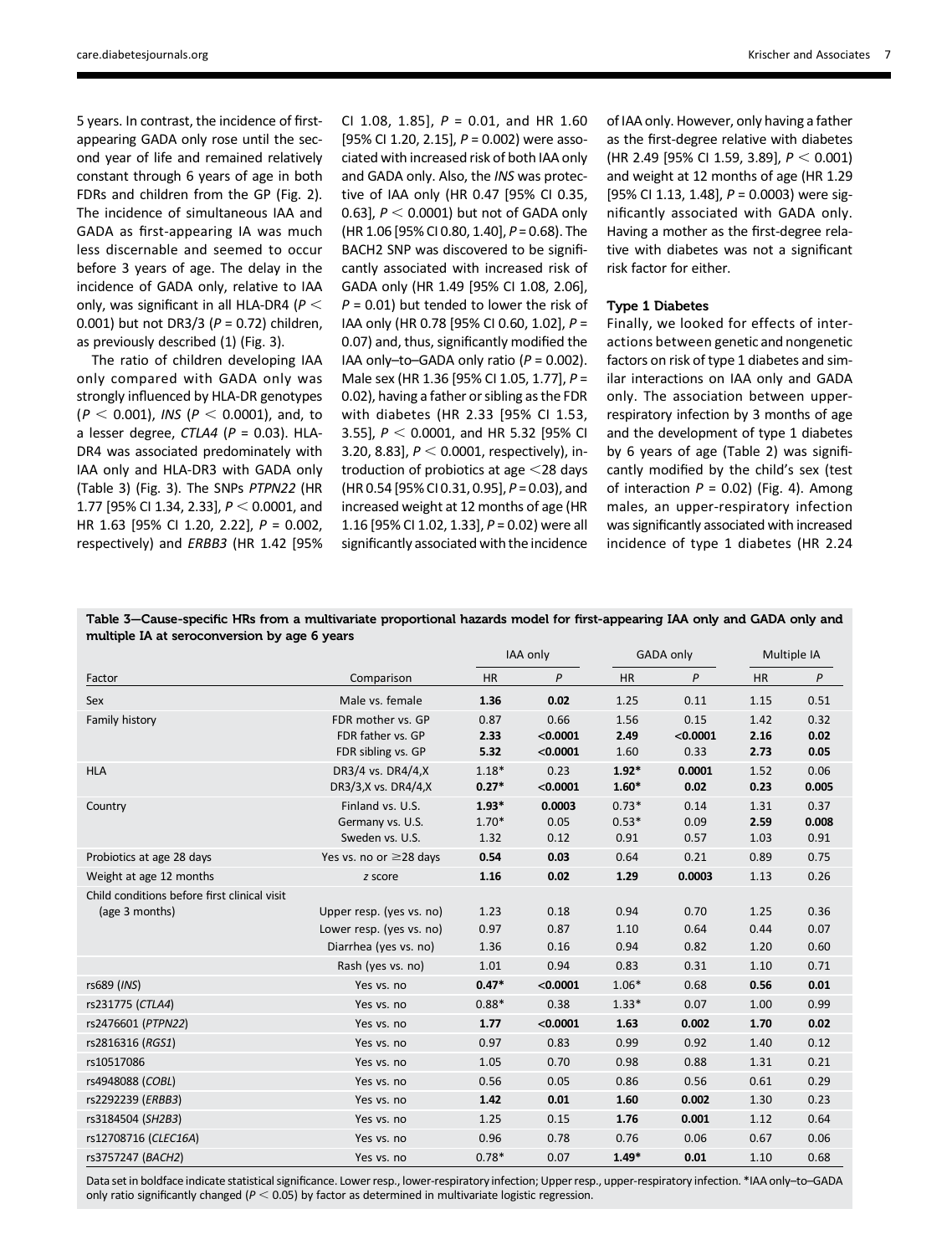

Figure 4—Cumulative incidence of type 1 diabetes among 0–6 year olds in TEDDY by males reporting upper-respiratory infection (URI) before 3 months of age, males not reporting upper-respiratory infection before 3 months of age, females reporting upper-respiratory infection before 3 months of age, and females not reporting upper-respiratory infection before 3 months of age. (A high-quality color representation of this figure is available in the online issue.)

[95% CI 1.38, 3.63],  $P = 0.001$ ); however, among females no association was observed (HR 0.88 [95% CI 0.49, 1.57],  $P = 0.67$ ). No significant interaction was observed with IAA only, GADA only, or multiple IA. Nevertheless, it was noted that male sex (HR 1.65 [95% CI 1.18, 2.33],  $P = 0.004$ ) and upper-respiratory infections (HR 1.45 [95% CI 1.01, 2.09], P = 0.05) were both significantly associated with IAA only among younger children  $(<$ 3 years), an age when the effect of interaction between these two factors on risk of type 1 diabetes was primarily seen (Fig. 4). Weight at 12 months interacted with *INS* for risk of type 1 diabetes ( $P =$ 0.03), as it increased risk of type 1 diabetes (HR 1.48 [95% CI 1.10, 2.00], P = 0.01) among children with INS, but no association was seen among children who did not have INS (HR 1.06 [95% CI 0.87, 1.28],  $P = 0.59$ ). The same interaction was also associated with IAA only among the children younger than 2 years old ( $P <$ 0.001). Similarly, weight at 12 months was associated with higher IAA only (HR 1.72 [95% CI 1.23, 2.40], P = 0.001) among children with INS, but no association was observed among children who did not

have INS (HR 0.90 [95% CI 0.74, 1.09],  $P = 0.26$ ).

## **CONCLUSIONS**

The strong association between HLA and seroconversion to a specific islet autoantibody found in TEDDY children up to 6 years of age argues that the association between HLA and type 1 diabetes at the time of clinical diagnosis is secondary to a primary association between HLA and an autoimmune response to either IAA only or GADA only.

The differences seen between HLA-DR genotypes and between the effects of INS and CTLA4 gene polymorphisms suggest specific interactions or immunogenic pathways, e.g., the total absence of DR3/3 and a higher proportion of DR3/4 among those who seroconverted at 3 or 6 months compared with those who seroconverted at 9 months of age or after. Although genes in the HLA region remain the most important genetic risk factors for type 1 diabetes, other non-HLA genetic factors also contribute to seroconversion to IAA, GADA, or both.

TEDDY has carefully collected possible exposures that may be important to IA including prenatal and perinatal events, the introduction of first foods, breastfeeding practices, and early childhood illness; changes in the gut microbiome; and gene expression in blood cells, as well as vaccinations and immunizations. The advantage of delineating different subgroups from the larger TEDDY cohort is that the subgroups may be more homogeneous with respect to gene-environment interactions, which may facilitate the discovery of triggers from a relatively age-restricted set of possibilities. The present TEDDY data suggest for the first time that triggers of IAA only may differ from those of GADA only as a first-appearing autoantibody. It cannot be excluded that the mechanisms by which a trigger is inducing either one of the two islet autoantibodies is associated with HLA-DR or DQ haplotypes or both. The findings are consistent in both FDRs and the general population. Further studies are needed to analyze the second-, third-, and fourthappearing islet autoantibody and whether it is associated with progression to clinical onset of type 1 diabetes.

The contribution that the SNPs make to the appearance of a first-appearing islet autoantibody, the appearance of a second autoantibody, and the progression to clinical onset of type 1 diabetes differs depending on the end point. The type 1 diabetes genome consortium made an effort to identify non-HLA genetic polymorphisms that would affect the risk for type 1 diabetes. No subjects were studied prior to the clinical diagnosis of type 1 diabetes. The current study makes it possible to investigate this relationship separately. The relative incidence of IAA alone (peaking early and declining) compared with GAD alone (peaking later and plateauing) accounts for some of the associations described. Age at autoantibody development is an important predictor of type 1 diabetes, and the limited follow-up focuses the results of this article on events occurring early in life. Hence, the associations or lack thereof may be different than reported by others owing to the young age and limited follow-up.

We would hypothesize that the relationship seen between autoantibody appearance (and, thus, HLA and autoantibody incidence) would also be reflected in the occurrence and timing of cytokines